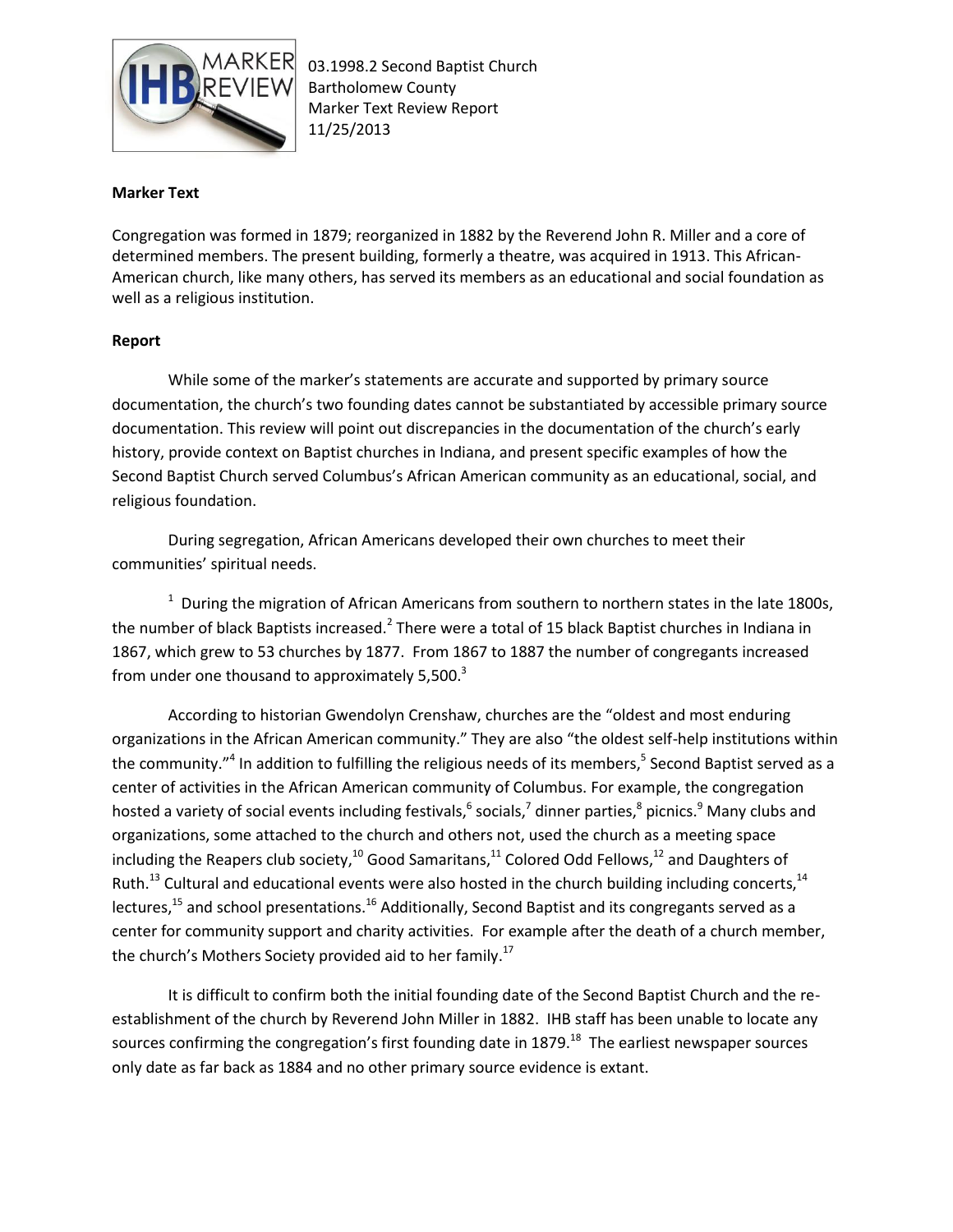

 $\overline{\phantom{a}}$ 

03.1998.2 Second Baptist Church Bartholomew County Marker Text Review Report 11/25/2013

According to an article in a  $125<sup>th</sup>$  celebration publication for the Indiana Missionary Baptist State Convention (1982), Reverend John R. Miller organized the Second Baptist Church in 1882. His was reportedly the third attempt to establish a black Baptist congregation in Columbus. However, he left the congregation in 1891, but was recalled when the church began to fall apart.<sup>19</sup> Some of this narrative is confirmed by newspaper articles. The earliest record of Miller's connection to the church is the newspaper article from 1884. An 1890 city directory for Columbus marks John Miller as Pastor of the "Colored" Baptist Church for that year. However, another man named Reverend Isabel is identified as pastor in Columbus newspapers for 1893 and most of 1894. Miller seems to have moved to another church and then returned to the Columbus Second Baptist church around 1894. Two 1894 newspaper articles identify Miller as the "new" pastor of the Church, and an 1895 article states that he was "recalled for an indefinite period," suggesting that he had been a Pastor of the church previously. However, no sources could be found confirming Miller's involvement in reestablishing the church in 1882.

According to a tax record submitted by the applicant, the congregation acquired a theatre building in 1913, as the marker text states, which was renovated the following year to meet the church's needs.<sup>20</sup>

In 1915, Second Baptist Church was located on Ninth and the Northwest corner of Reed. The directory marks the church as "colored" and the pastor as Reverend James Smith.<sup>21</sup> This location is confirmed by a 1927 Sanborn map. $^{22}$ 

The eastern association of colored Baptist churches of Indiana held their annual meeting in the church in 1894.<sup>23</sup> Revivals and camp meetings were a regular fixture in the church's calendar.<sup>24</sup>

The congregation purchased property for the church in 1886.<sup>25</sup> By 1891, a *Columbus Herald* article stated that a "new Baptist Church, belonging to the colored people of the city is approaching completion."<sup>26</sup>

*All newspaper articles are from NewspaperArchive.com unless otherwise indicated* (Columbus, IN: Bartholomew County Historical Society, 1976): 104; *Atlas of Bartholomew co., Indiana; to which are added various general maps, history, statistics, illustrations, &c* (Chicago, IL: J.H. Beers and Company, 1879), p. ?.

<sup>1</sup> Emma Lou Thornbrough, "The Negro in Indiana: A Study of a Minority," *Indiana Historical Collections*, vol. 37 (Indianapolis: Indiana Historical Bureau, 1957): 368.

<sup>&</sup>lt;sup>2</sup> For more information on African American migration in the United State, see this Library of Congress [website.](http://loc.gov/exhibits/african/afam008.html)

<sup>3</sup> Emma Lou Thornbrough, "The Negro in Indiana: A Study of a Minority," *Indiana Historical Collections*, vol. 37 (Indianapolis: Indiana Historical Bureau, 1957): 369.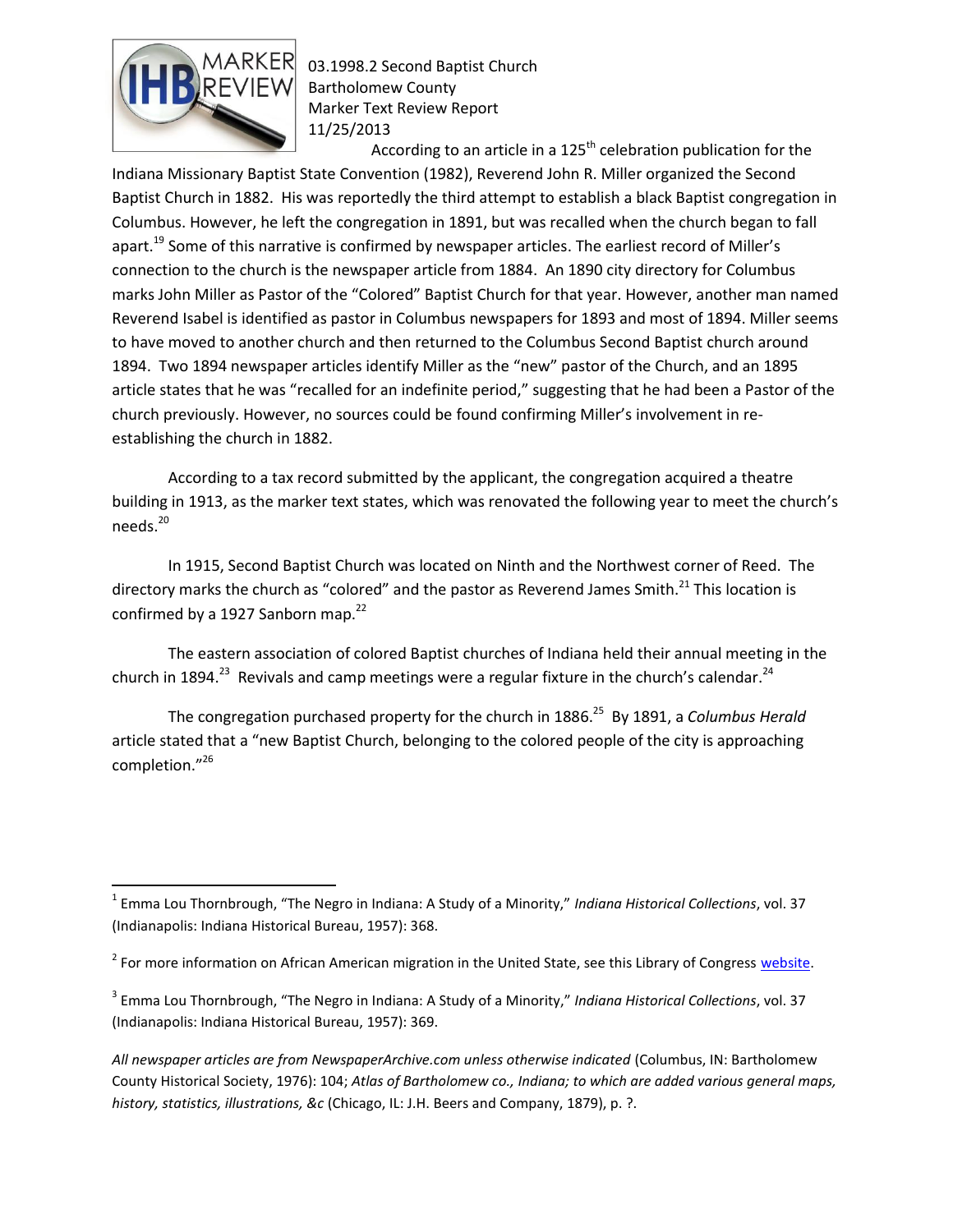

4 Gwendolyn Crenshaw, "Indiana African-American Landmarks and Their History," *Black History News & Notes*, no. 56 (May 1994): 2.

5 Baptisms, funerals, revivals, prayer meetings, church services, etc. *Columbus Daily Herald*, June 20, 1891, n.p.;

 $^6$  "Cake Walk," Columbus Daily Times, October 11, 1895, n.p.; Columbus Herald, November 5, 1883, n.p.

<sup>7</sup>Columbus Daily Times, December 9, 1893, n.p.;

<sup>8</sup> "Coon with Coon Gravy," Columbus Daily Herald, November 27, 1891, n.p.

<sup>9</sup> "Picnic," Columbus Herald, June 25, 1884, n.p.

 $10$  "Colored News Notes," Columbus Daily Times, July 16, 1899, n.p., accessed NewspaperArchive.com.

 $11$  "Colored Good Samaritans," Columbus Daily Herald, April 27, 1892, p. 1;

<sup>12</sup> "Colored Odd Fellows," Columbus Daily Herald, April 4, 1892, n.p.; "The C.U.O.O.F.," Columbus Daily Herald, April 1, 1892, n.p.;

 $^{13}$  Columbus Daily Herald, December 8, 1891, n.p.

 $14$  "Colored News Notes," Columbus Daily Times, June 4, 1897, n.p., accessed NewspaperArchive.com.

<sup>15</sup> "Second Baptist," Columbus Daily Times, December 23, 1895, n.p., accessed Newspaper Archive.com; "Colored Schools," Columbus Daily Times, December 21, 1895, n.p., NewspaperArchive.com; "Colored News Notes," Columbus Daily Times, May 14, 1895, n.p.; Columbus Daily Herald, March 6, 1891, n.p.

 $16$  "Children's Day," Columbus Daily Herald, May 21, 1894, n.p.;

<sup>17</sup> "Colored News Notes," Columbus Daily Times, August 1, 1899, n.p., accessed NewspaperArchive.com.

<sup>18</sup> According to the *History of Bartholomew County Indiana—1888*, the Second Baptist Church appeared in a map of Columbus in the "Illustrated Atlas of Bartholomew County--1879" located on the southeast corner of Fifth Street and Mechanic Street. Staff located the Atlas, however, the map of Columbus is illegible. *History of Bartholomew County Indiana—1888: An annotated edition of the Bartholomew County Section of the 1888 Bartholomew County History, including biographies, with addition of new editor's notes, addenda articles, old photographs and maps,*

<sup>19</sup> James R. Bradley and William R. Johnson, Jr., "125<sup>th</sup> Celebration of the Indiana Missionary Baptist State Convention, July 30-August 6, 1982," 160.

 $20$  1996 Property Tax assessment for Second Baptist Church, submitted by applicant.

<sup>21</sup> Carson's Directory of the City of Columbus, Indiana for 1915-1916, vol. I (Louisville, KY: Carson Directory Co., 1915), 19.

<sup>22</sup> *Columbus Indiana Sanborn Company Map, January 1927* (New York: Sanborn Map Co., 1927).

<sup>23</sup> "Ministerial Meet," *[Columbus, Indiana] Daily Times*, August 1, 1894, p. 2;